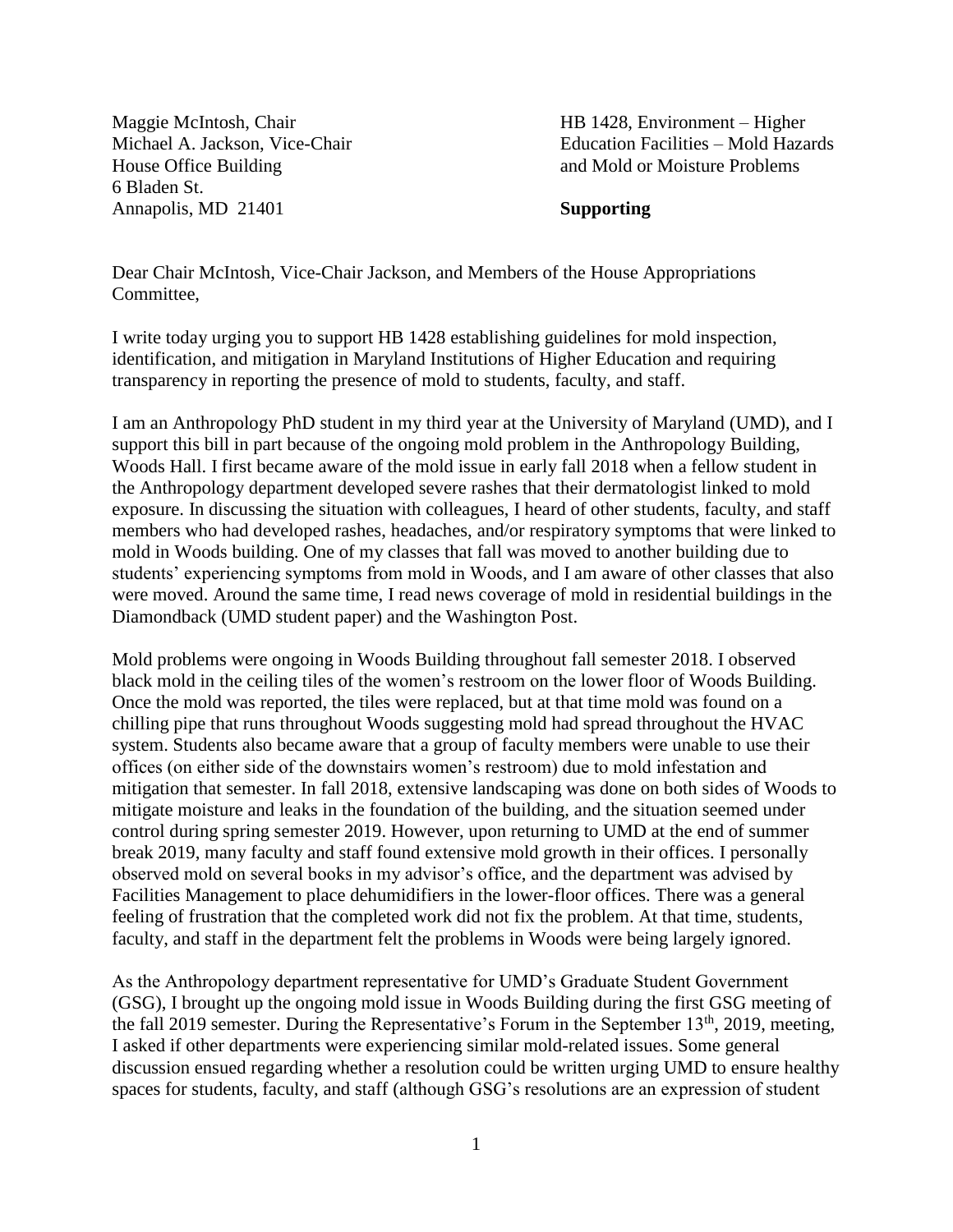concerns and are non-binding). I was approached after the meeting by a reporter from the Diamondback, and I spoke with her at length about my (limited) knowledge of the mold issue in Woods dating back to fall of 2018.

She then spoke to several faculty members and staff in Woods, publishing an article in the Diamondback titled "UMD faculty and students say they've been getting sick from mold in Woods Hall for years" (dated October 3, 2019). The article noted that mold had been an issue in the building since at least 2012, detailed the financial and health impacts to faculty and staff, and discussed the overall sense of frustration with the University's response to date. The Washington Post then published an article entitled "Allergies, rashes and sinus headaches: U-Md. professors have been dealing with mold for years" (dated October 6, 2019) which summarized similar information. Ms. Roberts published a second article titled "Dozens of UMD housekeepers say they've gotten sick from cleaning mold" on October 8, 2019.

In the following month, GSG representatives discussed the possibility of drafting a joint resolution with representatives from the undergraduate Student Government Association (SGA) addressing ongoing infrastructure issues on campus. Representatives suggested the resolution should note that in its mission statement, UMD highlights the excellence of its students, faculty, and staff – but no one can learn or work to achieve excellence when they are being affected by environmental conditions in buildings that are making them sick. Representatives also wanted to call for transparency in funding these issues, as well as call for better funding for departments or other areas (like dorms) that will not see contributions from wealthy donors towards improved infrastructure. In mid-October, I spoke to my department chair and assistant chair, who felt like representatives from Facilities Management were moving forward in good faith with the mold issues in Woods Building, and I stepped back from the resolution at that time for fear that pressing further would in some way jeopardize the progress made by my department. On October 28, 2019, the Washington Post reported that UMD had installed sensors to monitor humidity in several dorm and academic buildings. On October 31<sup>st</sup>, residents of Tydings and Woods Buildings received an email from Dona-Leigh Morgan (who acts as a liaison between the College of Behavioral and Social Sciences and Facilities Management) notifying us of the sensor placement. Receiving this notice days after reading about it in a national news outlet made me feel like notifying residents of the building was an afterthought, and that our health and wellbeing was a lower priority than the possibility of future negative press coverage.

On October 10, 2019, an email was sent asking for GSG representatives who would be willing to sit on the Provost's Student Advisory Council (ProvSAC), which includes members from both GSG and SGA, and I agreed to serve. I met with the chair of my department in mid-November, prior to the meeting, to discuss the mold mitigation efforts and ask how I could best represent the concerns of the department. The key issue in mitigation plans was that, given that Woods building is 70 years old, it would take anywhere from an estimated \$2 million dollars to renovate the HVAC system to provide climate control throughout the building to \$14 million to completely rehabilitate the building (at the time; current quotes range from \$3 million for replacement HVAC to \$25 million for complete rehabilitation). At that time, plans were in the works for a temporary fix including renovation of several individual faculty offices into a more open floor plan with a room-sized HVAC system to help control moisture and humidity in the new space, but no long-term solution has yet been agreed upon. I resolved to ask the Provost for